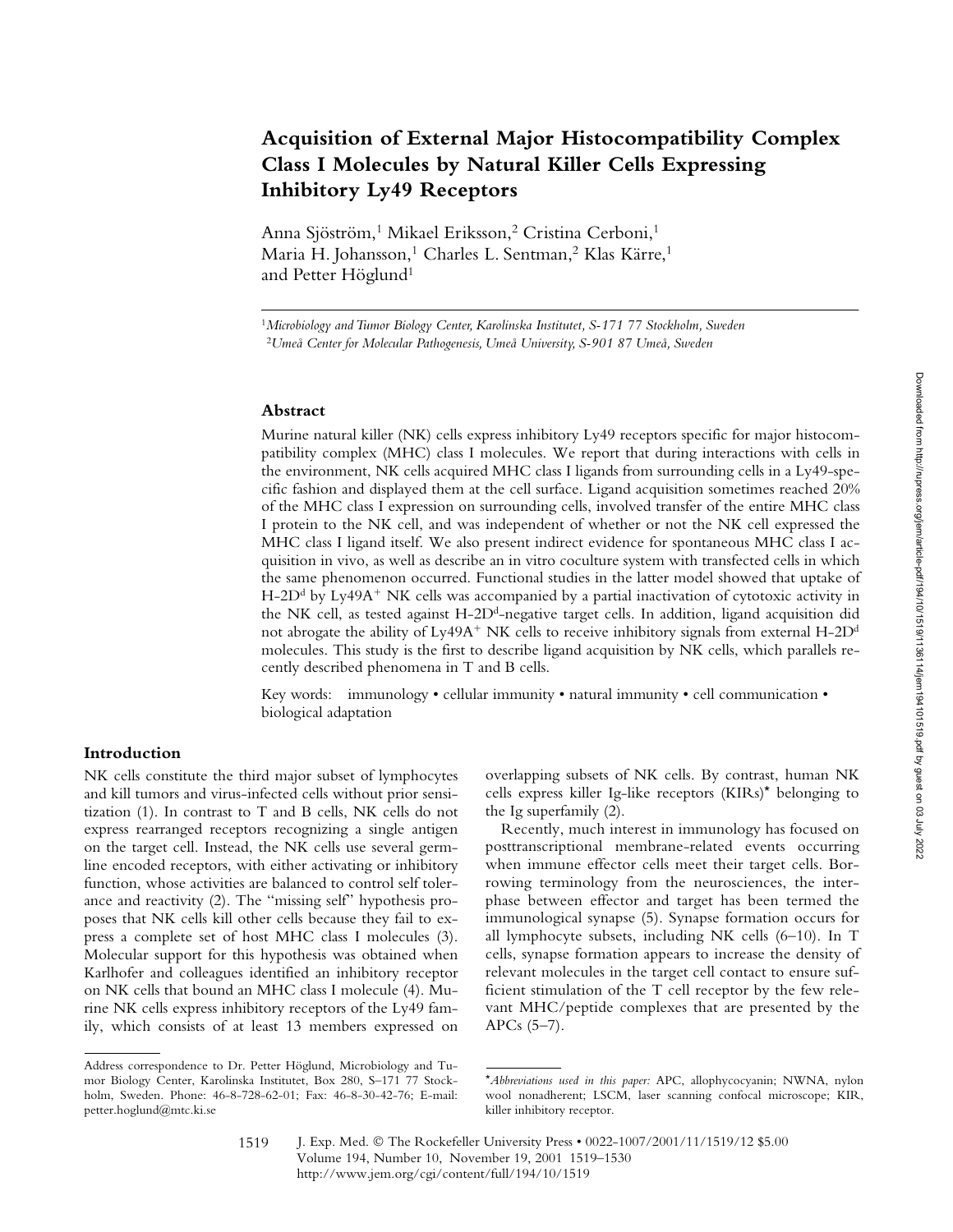An interesting consequence of the formation of the immunological synapse in T and B cells is that the effector cell acquire target cell membrane molecules and incorporate them in its own membrane (10–12). This uptake is dependent on specific receptors on the effector cells and may lead to functional effects such as fratricide in T cells and increased antigen-presenting capability of B cells (10, 11). The phenomenon is also known from neurobiology, in which a similar transfer of proteins between cells has been shown to be part of an intercellular communication system, with functional consequences for the cells involved  $(13)$ .

We previously developed an adoptive transfer model to study regulation of Ly49 receptors in vivo (14). In those studies, we were able to show that mature transferred NK cells rapidly interacted with host cells and downregulated their expression of Ly49A in the presence of the H-2Dd ligand. In this study, we show that transferred Ly49A<sup>+</sup> NK cells rapidly acquired  $H$ -2D<sup>d</sup> molecules from  $H$ -2D<sup>d</sup>expressing bystander cells in parallel with downregulation of cell surface Ly49A expression. We also show that this phenomenon is not unique to Ly49A, but occurred for several other inhibitory Ly49 receptors. Interestingly, the one activating Ly49 receptor we tested did not acquire MHC class I from surrounding cells, suggesting that inhibitory and activating MHC class I receptors may behave differently in this respect. In addition, evidence for ligand acquisition was found in normal unmanipulated mice, suggesting that ligand acquisition may be a spontaneously occurring event. Furthermore, we demonstrate that when the rat NK cell line RNK-16 transfected with the Ly49A gene was cocultured with surrounding cells expressing the  $H$ -2D<sup>d</sup> ligand, a similarly rapid acquisition of  $H$ -2D<sup>d</sup> into the cell membrane of the NK cells occurred. This acquisition was blocked by antibodies against either Ly49A or H-2D<sup>d</sup>, but not by antibodies against other MHC class I molecules expressed by the surrounding cells. Our analysis of the functional consequences of the H-2D<sup>d</sup>-acquisition in the latter system led us to two conclusions: (i) the ability of the Ly49A receptors to receive inhibitory signals from H-2D<sup>d</sup>–expressing target cells was not abrogated after ligand acquisition; and (ii) ligand acquisition was paralleled by a downregulation of the general cytolytic capacity in the NK cells. From our data, we speculate that MHC class I acquisition may be part of a regulatory system, in which NK cell function is continuously modulated in vivo by interactions with surrounding cells expressing ligands for inhibitory Ly49 receptors.

#### **Materials and Methods**

*Mice.* All mice were kept and bred at the Microbiology and Tumor Biology Center, Karolinska Institute, Stockholm, Sweden. C56BL/6 (B6) mice expressing Ly49A under a modified CD2-promoter, B6VA49A, have been described previously (15). Mosaic DL6 mice and control DL1 mice, which are B6 mice expressing a transgene consisting of the  $\alpha_1/\alpha_2$  domains from H-2D<sup>d</sup> and the  $\alpha_3$  from H-2L<sup>d</sup>, have been described previously (16). TAP1<sup>-</sup>/ $\beta_2$ m<sup>-</sup> mice that lack MHC class I expression and express high levels of all known Ly49 receptors have also been described previously (17). All animal experiments were approved by the department as well as by the Committee for Animal Ethics in Stockholm, Sweden.

*Cell Lines and Media.* The RNK-16 and RNK.Ly49A rat NK leukemia cell lines have been described previously (18). The cells were cultured in RPMI Glutamax (GIBCO BRL) supplemented with 50  $\mu$ M 2-ME, 100 U/ml penicillin, 100  $\mu$ g/ml streptomycin, and 10% FCS in 5%  $CO<sub>2</sub>$  at 37°C. The transfectants were maintained in 1 mg/ml G418 for selection purposes. All cells were mycoplasma free. EL-4 is a lymphoma of B6 origin.  $EL-4D<sup>d</sup>$  cells were created by stable transfection of EL-4 with a genomic construct encoding the H-2D<sup>d</sup> molecule (19). EL-4D<sup>d</sup> cells were cultured in RPMI 1640 medium supplemented with 100 U/ml penicillin, 100  $\mu$ g/ml streptomycin, 2 mM glutamine, and  $10\%$  FCS in  $10\%$  CO<sub>2</sub>.

*Antibodies.* The mAbs 3–25.4 (anti- $\alpha_1/\alpha_2$  domains of H-2D<sup>d</sup>; FITC-conjugated),  $34-2-12S$  (anti- $\alpha_3$  domain of H-2D<sup>d</sup>; FITCconjugated), AF6–88.5 (anti-H-2Kb; biotinylated), SF1–1.1 (anti-H-2Kd; biotinylated), PK136 (anti-NK1.1; PE-conjugated), 4E5 (anti-Ly49D; FITC conjugated), and A1 (anti-Ly49A; biotinylated) were purchased from BD PharMingen. Goat anti–mouse IgG (H-L)-PE–conjugated, goat anti–mouse IgG-IgM (H-L)- FITC–conjugated, and goat anti–mouse  $F(ab)_2$ -biotinylated antisera were purchased from Caltag, streptavidin-RED670 from Life Technologies, and streptavidin-PE from Molecular Probes. mAb 34–5–8S (anti-H–2D<sup>d</sup>,  $\alpha_1/\alpha_2$ ), 34–4–21S (anti-H–2D<sup>d</sup>,  $\alpha_1/\alpha_2$ ), 30–5-7 (anti–H-2Ld), 4D11 (anti-Ly49G2), A1 (anti-Ly49A), and 2.4.G2 (anti- $FcR\gamma$ ) were produced from their respective hybridoma lines. Purified 30–5-7 and 34–4-21S was biotinylated using Sulfo-NHS-LC Biotin (Pierce Chemical Co.) according to the manufacturer's instructions. The mAb 4LO3311 (anti-Ly49C) was a gift from Susanne Lemieux, INRS, Quebec, Canada.

*Adoptive Transfer.* Nylon wool nonadherent (NWNA) spleen cells (2–5  $\times$  10<sup>7</sup> cells) were inoculated intravenously into 4 Gy irradiated recipient mice. Spleens were recovered from the recipient mice 20 min–18 h later and separated over a nylon-wool column. NWNA splenic NK cells were either analyzed for Ly49 and MHC class I expression in FACS® analysis or sorted on a FACSvantage™ (Becton Dickinson). In Fig. 1 C, spleens were recovered after 18 h and cells were cultured in 1,000 U rIL-2/ml at 37°C. Cells were analyzed by FACS® at indicated time points.

*Flow Cytometry Analysis after In Vivo Transfer.* 106 cells per well were plated in V-bottomed 96-well plates. In all experiments cells were first incubated with anti-FcR $\gamma$  Ab 20 min on ice to block Fc-binding receptors. Cells were then washed with PBS 1% FCS and incubated with various antibodies for 30 min– 1 h, followed by washes in PBS 1% FCS. When secondary anti-IgG or anti-IgG plus IgM antibodies were used, this step was followed by a blocking step with normal mouse serum, used in a 1:25 dilution, before the next antibodies were added. After the final incubation, cells were washed and analyzed using a FAC-Scan™ or FACSort™ (Becton Dickinson) with associated CELLQuest™ software.

*Labeling of Cells with CFSE.* CFSE was purchased from Molecular Probes. Cells were diluted to 107 cells per milliliter in PBS with 1  $\mu$ M CFSE, followed by 10-min incubation in 37°C and washed. Cells were then either inoculated intravenously or cocultured in vitro.

*Cell Lysates and Immunoprecipitations.* NWNA B6VA49A, BALB/c cells, and sorted CFSE-labeled B6VA49A cells were surface biotinylated, using 0.5 mg/ml of EZ-Link™ Sulfo-NHS-LC-Biotin (Pierce Chemical Co.) in 50  $\mu$ l PBS/0.5  $\times$  10<sup>6</sup> cells.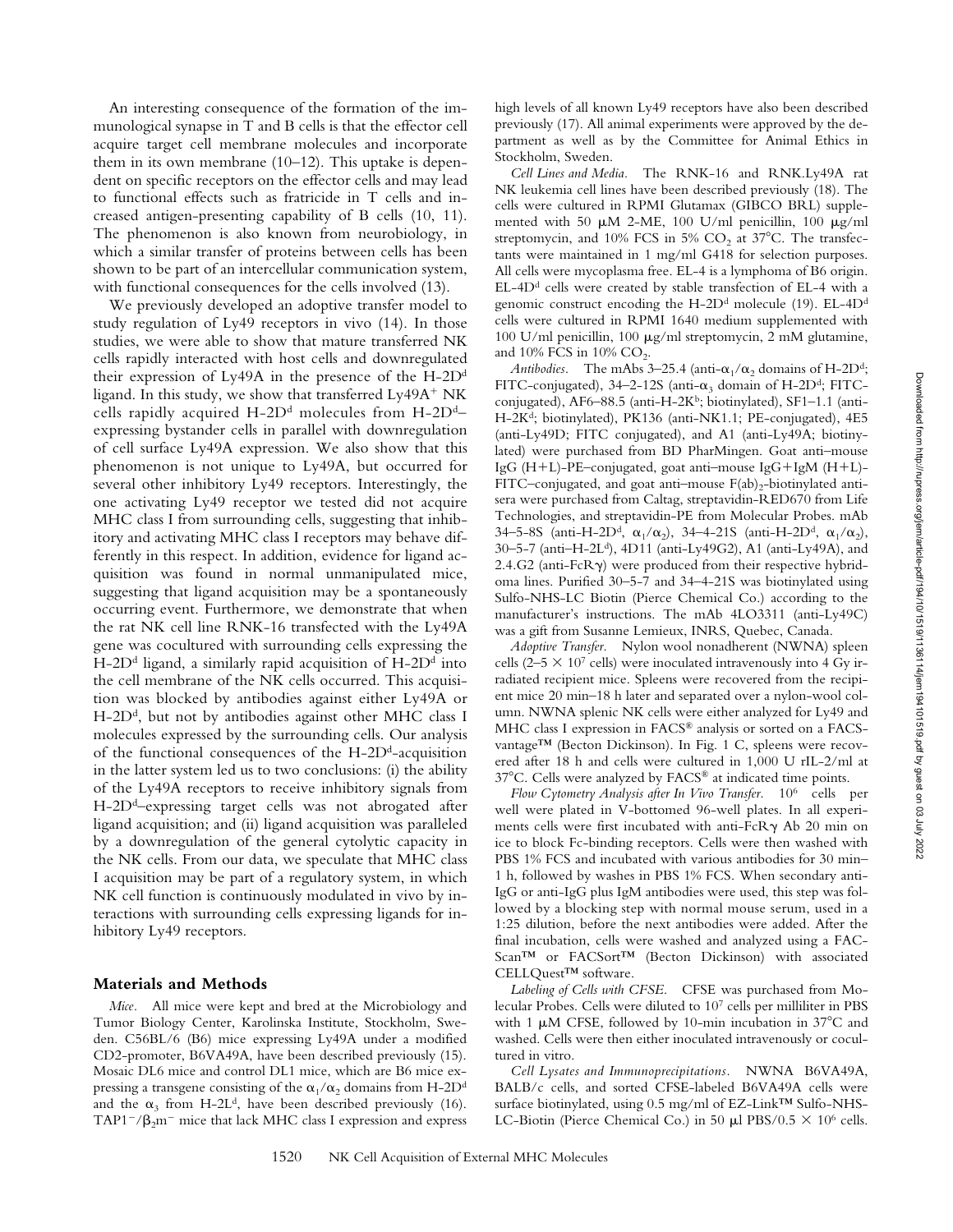Cells were incubated on ice for 20 min and washed in PBS followed by a second biotinylation where fresh biotin was added. After the final biotinylation, the cells were washed three times with PBS supplemented with 50 mM  $NH<sub>4</sub>Cl$ , to remove unbound biotin. Cell lysates were made by incubating the cells with lysis buffer (50 mM Tris, pH 7.5, 150 mM NaCl, 1mM EDTA, 10% glycerol, 1% NP-40, 1mM PMSF, 2  $\mu$ g/ml leupeptin, aprotinin, and pepstatin) 20 min on ice, with occasional agitation. The lysates were cleared of debris by centrifugation at 14,000 rpm for 15 min. Precleared supernatant was immunoprecipitated with 5  $\mu$ g anti–H-2D<sup>d</sup> (34–5–8S) mAb conjugated to protein A-sepharose for 2 h at  $4^{\circ}$ C followed by 4–5 washes in washing buffer (50 mM Tris, 150 mM NaCl, 5 mM NaEDTA) with proteins (0.1% BSA) followed by 3–4 washes in washing buffer without proteins.

*SDS-PAGE and Western Blot Analysis.* The samples were boiled at 95°C for 5 min in nonreducing sample buffer and run on a 10% SDS-PAGE. Proteins were then transferred to protran BA 85 cellulosenitrat(e) filter (Schleicher and Schuell). After the transfer, filter was blocked with 5% nonfat dry milk followed by 1-h incubation with 2  $\mu$ g/ml streptavidin conjugated with HRP and washed extensively for 1 h in  $1 \times TTBS$  solution (20 mM Tris, pH 7.5, 150 mM NaCl, 0.05% Tween 20). The membrane was developed using ECL Western blotting detection reagents (Amersham Pharmacia Biotech), following the instructions of the manufacturer.

*Coculture Conditions, Antibody Stainings, and Blocking Experiments with RNK Cells.* To distinguish target cells from RNK effector cells in flow cytometry or in microscopy analysis, either cell type was first labeled with CFSE and used in subsequent NK/ target cell coculture experiments. RNK-16 and RNK.Ly49A cells (1–2.5  $\times$  10<sup>5</sup>) were cocultured with EL4 or EL-4D<sup>d</sup> cells at 1:1 ratio in flat-bottomed 24-well plates (Costar) for indicated time periods. In some experiments, an indirect staining procedure was employed. In this case, cells were harvested and labeled with the anti-H-2D<sup>d</sup> antibody 34–5-8S followed by goat anti-mouse  $F(ab)_2$  biotin, and in a third step streptavidin-PE for flow cytometry and streptavidin-Texas Red for confocal microscopy (see below). All stainings and washing steps were done at 4°C. To block acquisition of H-2Dd, antibodies were added to the cocultures at the start of the culture. The following antibodies were used in the experiment shown in this paper: YE1/48 (anti–Ly49A, purified, 2  $\mu$ g/well), 34–5-8S (anti-H-2D<sup>d</sup> purified, 9  $\mu$ g/well), B22 (anti-H-2D<sup>b</sup>, supernatant, 50  $\mu$ l/well), Y3 (anti-H-2K<sup>b</sup>, 9  $\mu$ g/ well). In other experiments, supernatant of 34-5-8S (anti-H-2D<sup>d</sup>) was tested. It had the same blocking effect as the purified antibody (data not shown). In addition, a completely irrelevant antibody,  $30-5-7$  (anti-H-2L<sup>d</sup>), was found to be without blocking effect (data not shown). In the blocking experiments, stainings to analyze acquisition of  $H$ -2D<sup>d</sup> was done in one step using a FITC conjugated form of the antibody 34–2-12S, which recognizes the  $\alpha_3$  domain of H-2D<sup>d</sup>.

*Confocal Microscopy.* Effector/target cocultures were prepared and stained as described previously. Cells were then allowed to settle onto poly-L-lysine coated coverslips, fixed in 2% paraformaldehyde for 15 min at 4°C, and finally mounted in Prolong<sup>TM</sup> antifade reagent (Molecular Probes). The slides were searched under an immunofluorescent microscope and cell morphology was checked by phase contrast. Digital images were acquired using a laser scanning confocal microscope ([LSCM] Multiprobe 2001; Molecular Dynamics). Images were captured with a z-step of 1  $\mu$ m, and analyzed with accompanying software. A krypton/ argon laser was used and images were collected at 488 nm (CFSE)

1521 Sjöström et al.

and 568 nm (Texas-Red). The numerical aperture was 1.40 on an original magnification:  $100 \times$  oil objective.

*Cytotoxicity Assays.* RNK.Ly49A cocultures with EL4, EL4- D<sup>d</sup>, or medium alone were analyzed by flow cytometry and RNK.Ly49A effector cells were isolated from the cell mixtures using FACSort™ technology gating on CFSE<sup>+</sup> cells. To determine cytotoxic activity of the cocultured RNKLy49A cells, <sup>51</sup>Cr release assays were performed as follows: YB2/0 and YB2/0-Dd target cells were labeled with 100  $\mu$ Ci Na<sub>2</sub><sup>51</sup>CrO<sub>4</sub> (Nycomed Amersham PLC) for 1 h and washed. Sorted RNKLy49A effector cells were added in triplicate wells of U-bottomed 96-well microtiter plates followed by addition of 51Cr-labeled target cells. After 4 h of incubation at  $37^{\circ}$ C, 100 µl of the supernatant was harvested and its radioactive content was assayed in a  $\gamma$ -irradiation counter. The mean percentage of specific lysis of triplicate wells was calculated using the following formula: percentage of specific lysis  $=$  ((experimental release  $-$  spontaneous release)/ (maximum release  $-$  spontaneous release))  $\times$  100.

## **Results**

Ly49A<sup>+</sup> NK Cells from B6 Mice Acquire Host H-2D<sup>d</sup> Mol*ecules after Transfer to BALB/c Mice.* To study the influence of MHC class I molecules on NK cell Ly49-receptor expression, we previously developed an in vivo adoptive transfer protocol (14). To distinguish donor and host cells in this system, we used NK1.1-expressing B6 mice as donors, and mice negative for the NK1.1 marker, such as BALB/c and BALB.B, as recipients. Our analysis revealed that transferred NK cells rapidly downregulated their Ly49A expression when the  $H$ -2D<sup>d</sup> ligand was present (14). We simultaneously observed that  $Ly49A^{+}$ , but not Ly49A<sup>-</sup>, NK cells from B6 (H-2<sup>b</sup>) mice stained positive for  $H$ -2D<sup>d</sup> at the cell surface after transfer into BALB/c mice (H-2d; Fig. 1 A). When B6 cells were transferred into BALB.B (H-2 $^{\text{b}}$ ), no H-2 $^{\text{d}}$  staining was observed on the  $Ly<sub>49A</sub>$ <sup>+</sup> cells, showing that the positive staining with the H-2D<sup>d</sup>-specific mAb 3.25–4 was not caused by the transfer protocol itself or by insufficient electronic compensation of the flow cytometer (Fig. 1 A). The  $H$ -2D<sup>d</sup>-staining on the B6 Ly49<sup>+</sup> cells was not only seen with the 3.25–4 antibody, but also with  $H$ -2D<sup>d</sup>-specific mAbs  $34-2-12S$ ,  $34-4-21S$ and 34–5-8S (data not shown). Thus, the acquired  $H$ -2D<sup>d</sup> molecules were seen using antibodies recognizing different epitopes, including three antibodies specific for the  $\alpha_1/\alpha_2$ domains and one specific for the  $\alpha_3$  domain (34–2-12S).

A kinetic analysis demonstrated that Ly49A+NK1.1+ B6 cells had acquired high levels of H-2D<sup>d</sup> already 20 min after transfer (Fig. 1 B). To study how long time the acquired  $H$ -2D<sup>d</sup> molecules stayed on the cell surface, recovered spleen cells from recipient mice were cultured at 37°C in the presence of in IL-2 and analyzed for  $H$ -2D<sup>d</sup> expression at different time points. After 1 d of culture almost all H-2D<sup>d</sup> molecules had disappeared from the cell surface of the Ly49A<sup>+</sup>NK1.1<sup>+</sup> B6 cells (Fig. 1 C), showing that when surrounding  $H$ -2D<sup>d</sup>–expressing cells are removed, the acquired molecules are quickly turned over and lost from the cells.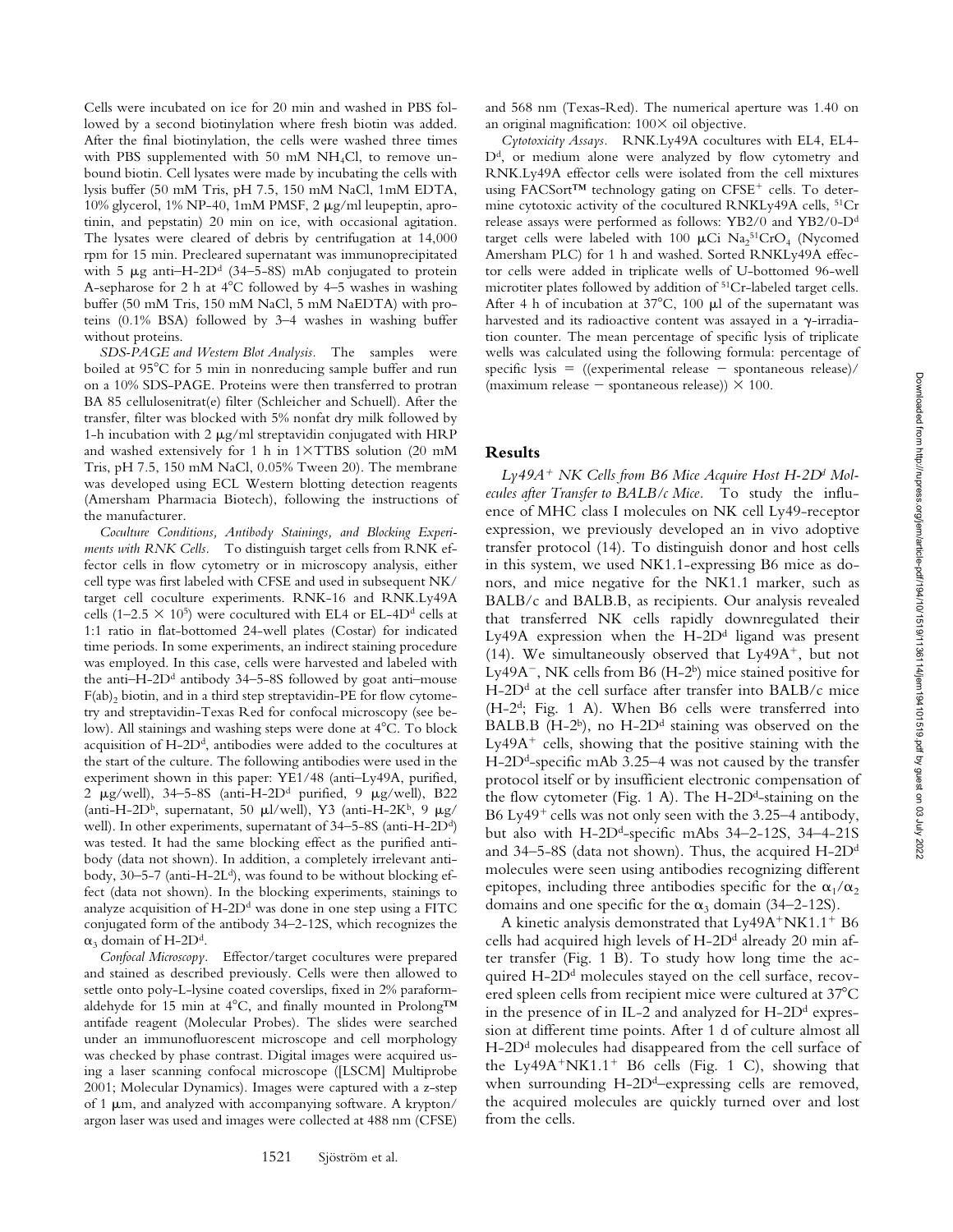

To investigate whether Ly49A<sup>+</sup> cells could acquire any MHC class I molecule expressed in BALB/c mice or whether  $H$ -2D<sup>d</sup> was unique, we looked at expression of all MHC class Ia molecules in the H-2<sup>d</sup> haplotype on  $Ly49A<sup>+</sup>$ cells after transfer.  $H$ -2 $D<sup>d</sup>$  was efficiently acquired by Ly49A<sup>+</sup> NK cells (Fig. 2 A), resulting in a cell surface level on the NK cells which, as a mean, reached 16% of the  $H$ -2D<sup>d</sup> expression on BALB/c splenocytes (100%). Acquisition of H-2K<sup>d</sup> was much less pronounced (5% of BALB/c) but was still statistically significant, and that of H-2L<sup>d</sup> even smaller (Fig. 2 A). Thus,  $H$ -2 $D<sup>d</sup>$  was the main target for Ly49A<sup>+</sup> NK cells, which correlates well with the fact that  $H$ -2D<sup>d</sup> is a strong ligand for Ly49A (20). Conversely, we also wanted to see whether Ly49A was the only  $H$ -2D<sup>d</sup>– binding Ly49 receptor that could acquire  $H$ -2D<sup>d</sup> from surrounding cells after transfer. To study this, we analyzed two other receptors in the B6 haplotype that bind  $H$ -2D<sup>d</sup>– Ly49G2 and Ly49D (21, 22). Like Ly49A, Ly49G2 is an inhibitory receptor, while the Ly49D receptor is activating. Our results showed a small shift in  $H$ -2 $D<sup>d</sup>$  staining in the Ly49G2<sup>+</sup> population compared with the Ly49G2<sup>-</sup>, at least in a subpopulation of the cells (Fig. 2 B). In contrast,  $Ly49D<sup>+</sup>$  cells did not seem to differ at all from  $Ly49D<sup>-</sup>$  cells (Fig. 2 B).

*The Acquired H-2Dd Protein Is of Similar Size as Endogenously Encoded H-2Dd Molecules from BALB/c.* To determine the size of the transferred  $H$ -2D<sup>d</sup> protein, we immunoprecipitated  $H$ -2 $D<sup>d</sup>$  from transferred Ly49A<sup>+</sup> cells. To obtain sufficient amounts of  $Ly<sub>49A</sub>$  cells with acquired H-2D<sup>d</sup> molecules, we used B6 cells transgenic for Ly49A



Figure 2. (A) Expression of H-2D<sup>d</sup>, H-2K<sup>d</sup>, and H-2L<sup>d</sup> on NK1.1<sup>+</sup> B6 cells after transfer to BALB/c mice. MHC class I expression is indicated as percentage of the respective MHC class I expression in BALB/c (100%). Each bar represent the mean value from four individual mice from two experiments and SDs are indicated as bars. Paired Student's t tests were used to compare the relative fluorescence intensities between Ly49A<sup>+</sup> and Ly49A<sup>-</sup> cell populations after they had been normalized against BALB/c.  $P \le 0.01$  for H-2D<sup>d</sup>,  $P \le 0.05$  for H-2K<sup>d</sup>, and nonsignificant results for H-2L<sup>d</sup>. (B) Comparison of H-2D<sup>d</sup> acquisition among three different H-2D<sup>d</sup>–binding Ly49 receptors. Density plots showing H-2D<sup>d</sup> expression on Ly49A, G2, and D populations after B6-BALB/c transfer. All cells are gated on NK1.1.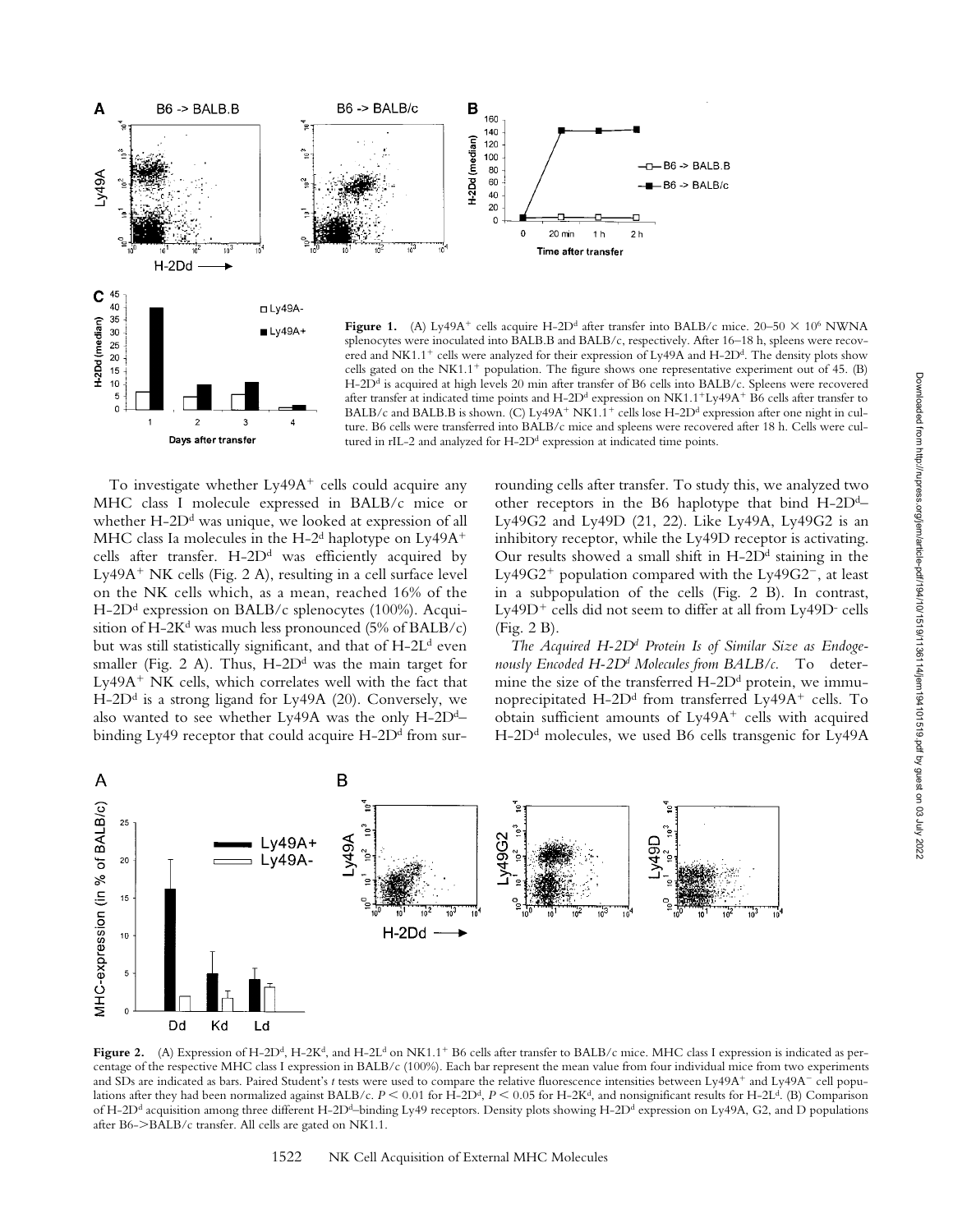

**Figure 3.** Western blot analysis showing the H-2D<sup>d</sup> protein from sorted B6VA49A cells after transfer to BALB/c. CFSE-labeled B6VA49A cells were transferred into BALB/c and sorted on a FACSVantage™. Immunoprecipitation with an anti-H-2D<sup>d</sup> mAb was performed followed by Western blot analysis. 1, 1.5  $\times$ 10<sup>6</sup> untransferred B6VA49A cells; 2, 1.5  $\times$  10<sup>6</sup> sorted

B6VA49A cells after transfer to BALB/c; 3, 1.5  $\times$  10<sup>6</sup> BALB/c cells; 4, 5.0  $\times$  10<sup>6</sup> BALB/c cells; 5, mixture of 98% B6VA49A cells and 2% BALB/c cells (1.5  $\times$  10<sup>6</sup> cells in total). The figure shows one experiment out of four.

(B6VA49A) as donors. To distinguish the inoculated cells without staining them with antibodies, and thereby possibly interfering with the subsequent immunoprecipitation protocol, we labeled B6VA49A donor cells with the intracellular dye CFSE before inoculating them to BALB/c mice. 18 h after transfer, CFSE<sup>+</sup> cells were sorted and surface biotinylated. We then lysed the cells and used an anti–  $H$ -2D<sup>d</sup> antibody to immunoprecipitate the transferred protein. The proteins were separated on an SDS-PAGE gel followed by Western blot analysis, using streptavidin linked to HRP to detect the bands. We observed a band that migrated around 41 kD, corresponding to the size of the entire  $H$ -2D<sup>d</sup> protein (Fig. 3, lane 2). A band of similar size was observed after immunoprecipitation from a BALB/c lysate, which corresponds to the entire  $H$ -2D<sup>d</sup> protein (Fig. 3, lanes 3 and 4). To exclude that the immunoprecipitated molecules were derived from contaminating BALB/c cells, we included a control, in which B6VA49A cells were deliberately contaminated with 2% BALB/c cells (corresponding to the observed contamination of transferred B6VA49A cells after FACS® sorting in the experiment shown in Fig. 3) before lysis and immunoprecipitation. Although a band was seen in the contamination control (Fig. 3, lane 5), it was much weaker than the band in the lane containing the transferred cells. No band was observed in the sample with B6VA49A cells alone. These results indicate that we could immunoprecipitate acquired H-2D<sup>d</sup> molecules on transferred B6VA49A cells, and that the acquired  $H$ -2D<sup>d</sup> protein corresponded to a full-length molecule.

*MHC Class I Transfer and Receptor Downregulation also Occur for the Ly49C/H-2Kb Receptor–Ligand Pair.* The result with  $H$ -2D<sup>d</sup>–binding receptors did not conclusively demonstrate whether ligand acquisition was a general phenomenon for Ly49 receptors or unique to just a few. Therefore, we decided to extend our system further and look at Ly49C and its major ligand  $H-2K<sup>b</sup>$ . For this purpose we used spleen cells from TAP1<sup>-</sup>/ $\beta_2$ m<sup>-</sup> mice as donors, since they express high levels of Ly49C. After transfer of TAP1<sup>-</sup>/ $\beta_2$ m<sup>-</sup> spleen cells to BALB.B and (BALB/c  $\times$  $BALB.B)F<sub>1</sub> mice (both expressing H-2K<sup>b</sup>), we found that$ the cell surface level of Ly49C was strongly downregulated on donor NK1.1<sup>+</sup> cells (Fig. 4 A, right graph). A small downregulation was also seen in  $H-2K^{b-}$  BALB/c recipients. This downregulation was less pronounced but could result from interaction with a ligand for Ly49C on the H-2d background. In the same experiment, we confirmed our previous observation (14) that Ly49A expression was rapidly downregulated after inoculation to BALB/c recipients

and also after inoculation to (BALB/c  $\times$  BALB.B)F<sub>1</sub> mice (Fig. 4 A, left graph). Downregulation of Ly49A in BALB.B was moderate but reproducible, possibly reflecting a weak interaction between Ly49A and an MHC class I molecule in the H- $2^b$  haplotype. Thus, Ly49A and Ly49C



**Figure 4.** (A). Downregulation of Ly49A and Ly49C on TAP1<sup>-</sup>/ $\beta_2$ m<sup>-</sup> NK cells transferred to BALB/c, BALB.B, and (BALB/c  $\times$  BALB.B)F<sub>1</sub> recipients. Black bars show median fluorescence intensity before transfer, white bars after transfer to BALB.b, gray bars after transfer to BALB/c and hatched bars after transfer to  $(BALB/c \times BALB)F_1$ . (B)  $TAP1^-/\beta_2$ m $^-/Ly49A^+$  cells acquire H-2D<sup>d</sup> but not H-2K<sup>b</sup> after transfer of NK cells to (BALB/c  $\times$  BALB.B)F<sub>1</sub> mice. In the same transfer, Ly49C<sup>+</sup> NK cells acquire H-2K<sup>b</sup> and some H-2D<sup>d</sup>. Histograms show H-2D<sup>d</sup> and H-2K<sup>b</sup> expression on Ly49A<sup>+</sup> (bold lines) and Ly49A<sup>-</sup> (thin lines) cells, and on  $Ly49C<sup>+</sup>$  (bold lines) and  $Ly49C<sup>-</sup>$  (thin lines). All cells are gated on NK1.1. The figure shows one experiment out of four.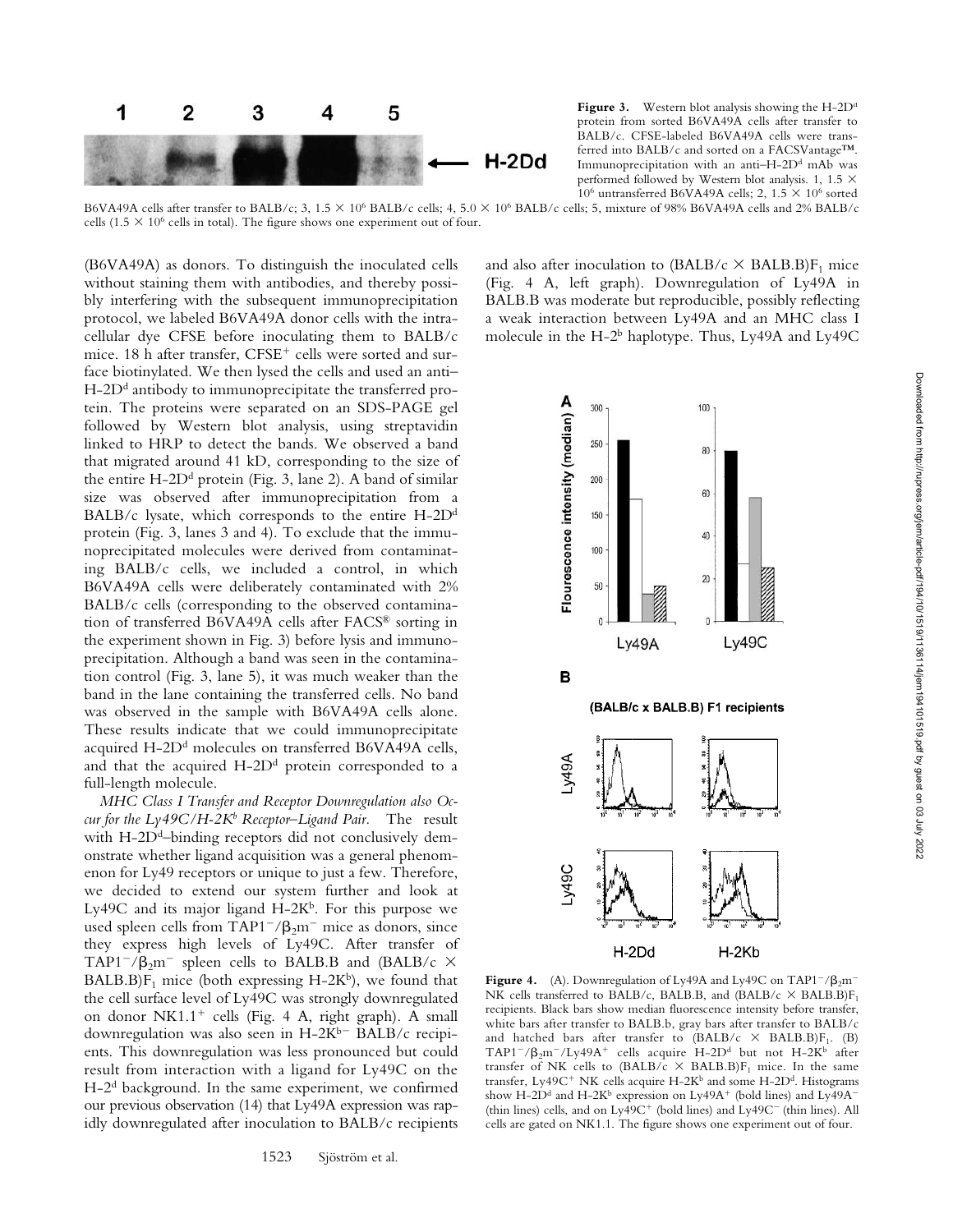appears to be regulated similarly when they encounter neighboring cells expressing their specific ligands.

To investigate whether Ly49C<sup>+</sup> NK cells would acquire  $H-2K<sup>b</sup>$  from host cells and to analyze the specificity and selectivity of the protein uptake when two strong receptor/ ligand pairs were compared, we inoculated  $TAP1^{-}/\beta_{2}m^{-}$ spleen cells into  $(BALB/c \times BALB)F_1$  recipients. As mentioned above, Ly49A and Ly49C receptors were both strongly downregulated (Fig. 4 A). This phenomenon was accompanied by an acquisition of host MHC class I molecules, which correlated with Ly49 receptor specificity. Thus, Ly49A<sup>+</sup> NK cells stained positive for H-2D<sup>d</sup> and Ly49C<sup>+</sup> NK cells stained positive for H-2K<sup>b</sup> (Fig. 4 B), while coacquisition of "irrelevant" MHC class I ligands was much less pronounced. For Ly49A<sup>+</sup> NK cells, very little, if any, coacquisition of  $H-2K^b$  was seen compared with Ly49A<sup>-</sup> NK cells, while Ly49C<sup>+</sup> cells did acquire an appreciable amount of  $H$ -2D<sup>d</sup> compared with Ly49C<sup>-</sup> NK cells. Taken together, these results parallel receptor specificity as demonstrated in functional tests and in binding assays (4, 20, 23), and seem to correlate well with strong downregulation of the Ly49 receptor upon contact with the specific ligand on surrounding cells.

*Ly49A*- *NK Cells in Mosaic DL6 Mice Are Distributed Unequally between the H-2Dd /Ld -positive and H-2Dd Ld -negative Populations and Are Enriched in an H-2Dd /Ld Intermediate Population.* To investigate whether acquisition of exogenous H-2Dd molecules was a phenomenon seen only after transfer of splenocytes to irradiated recipients, or whether it could occur naturally in vivo, we took advantage of an MHC class I transgenic mouse that expresses an  $H$ -2D<sup>d</sup>/L<sup>d</sup> transgene in a mosaic fashion (16). The transgene in DL6 mice encodes a chimeric MHC class I molecule consisting of  $\alpha_1/\alpha_2$  domains from H-2D<sup>d</sup> and the  $\alpha_3$  domain from L<sup>d</sup>. The ratio of H-2D<sup>d</sup>/L<sup>d</sup>-positive to H-2D<sup>d</sup>/L<sup>d</sup>-negative cells vary between individual DL6 mice, but are constant in an individual mouse. Furthermore, the mosaic expression pattern is not the result of cell type–specific expression, but is seen in many different cell populations, probably reflecting a position variegation type of effect decided early in embryogenesis (24). Thus, the percentages of T and B cells in the H-2D<sup>d</sup>/L<sup>d</sup>-positive and H-2D<sup>d</sup>/L<sup>d</sup>-negative fractions in DL6 mice were similar to the percentages of T and B cells in the whole spleen. However, one exception to this was a small overrepresentation of NK cells in the H-2D<sup>d</sup>/  $L<sup>d</sup>$ -positive population compared with the H-2D<sup>d</sup>/L<sup>d</sup>-negative (16). In light of the present findings, we hypothesized that acquisition of exogenous  $H$ -2D<sup>d</sup>/L<sup>d</sup> molecules by H-2D<sup>d</sup>/L<sup>d</sup>-negative Ly49A<sup>+</sup> NK cells could be the reason for this skewing. Indeed, Ly49A<sup>+</sup> NK cells were more frequent within the  $H$ -2D<sup>d</sup>/L<sup>d</sup>-positive fraction compared with the H-2D<sup>d</sup>/L<sup>d</sup>-negative population (Fig. 5 A, gates R1 and R3). In addition, we had earlier discovered a population of  $H$ -2D<sup>d</sup>/L<sup>d</sup> intermediate cells, especially among NK1.1<sup>+</sup> cells (Fig. 5 A, gate R2), which was difficult to interpret. Flow cytometric analysis revealed that Ly49A<sup>+</sup> cells were even more overrepresented among NK1.1<sup>+</sup> cells in the H-2D $d/Ld$  intermediate population, both compared



**Figure 5.** (A) Staining of mosaic DL6 mice with NK1.1 and H-2Dd reveals three populations with different H-2D<sup>d</sup> levels; a low (R1), intermediate (R2), and a high (R3) population. (B) Percentage of Ly49A<sup>+</sup> cells among  $NK1.1<sup>+</sup>$  cells in the three populations. The graph shows a summary of 16 consecutive experiments including 16 individual mice. Error bars show SD. Paired Student's *t* tests were used to compare the amount of Ly49Apositive cells in the intermediate population R2 compared with the negative population R1 ( $P$  < 0.001) and between the intermediate population R2 compared with the positive population R3  $(P \leq 0.001)$ .

with the H-2D<sup>d</sup>/L<sup>d</sup>-negative and to the H-2D<sup>d</sup>/L<sup>d</sup>-positive populations (Fig. 5 B). A mean of 48% of NK1.1<sup>+</sup> cells in the intermediate fraction were  $Ly49A^{+}$ , while the H-2D<sup>d</sup>/  $L^d$ -negative and the H-2D<sup>d</sup>/L<sup>d</sup>-positive populations contained 18 and 30% Ly49A<sup>+</sup> NK cells, respectively. Thus, relative to the  $H$ -2D<sup>d</sup>/L<sup>d</sup>-negative population, the increased percentage of cells in the  $H$ -2D<sup>d</sup>/L<sup>d</sup> intermediate population was almost threefold, and in the  $H\text{-}2D<sup>d</sup>/L<sup>d</sup>$ positive population less than twofold. Although it is difficult to explain the accumulation of  $Ly<sub>49A</sub>$ <sup>+</sup> NK cells in the  $H$ -2D<sup>d</sup>/L<sup>d</sup>-positive population, one way to interpret the strong accumulation of Ly49A<sup>+</sup> NK cells in the intermediate population is to argue that  $Ly49A^+$  NK cells genetically determined to become  $H$ -2D<sup>d</sup>/L<sup>d</sup>-negative have acquired  $H$ -2D<sup>d</sup>/L<sup>d</sup> molecules from surrounding cells. Thus, apart from giving an explanation for the skewed distribution of NK cells between the H-2D<sup>d</sup>/L<sup>d</sup>-positive and H-2D<sup>d</sup>/L<sup>d</sup>negative populations in DL6 mice (16), these results suggest that ligand acquisition may occur in vivo independent of an artificial cell transfer protocol, and may take place spontaneously when NK cells encounter surrounding cells expressing the ligand. As a control for the results on Ly49A, we analyzed the percentage of  $Ly49C^+/I^+$  and  $Ly49G2^+$ NK cells in the same populations. Ly49C/I did not differ (44 compared with 43%), while Ly49G2 showed a minor increase (68 compared with 59%) in the H-2D $\rm d/L^d$  intermediate population compared with the  $H$ -2D<sup>d</sup>/L<sup>d</sup>-negative (data not shown). Overall, this pattern correlates well with the observations on  $H$ -2D<sup>d</sup> acquisition seen in the adoptive transfer model.

*Ly49A*- *Cells Expressing Endogenous H-2Dd Molecules Acquire External H-2Dd after Transfer to BALB/c Mice.* In the experiments discussed so far, we had investigated the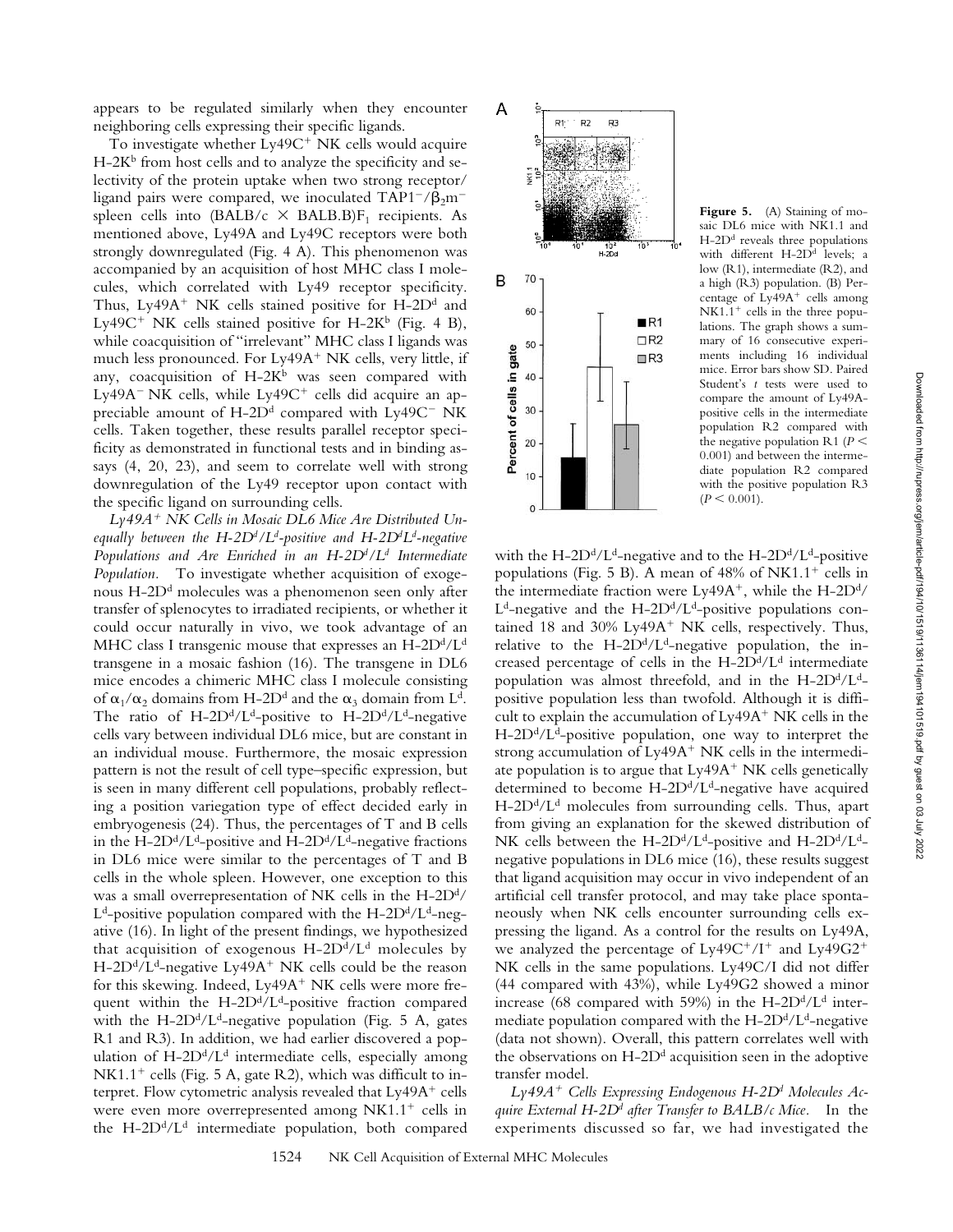H-2D<sup>d</sup> uptake by H-2D<sup>d-</sup> cells expressing Ly49A. This could represent a different situation compared with normal in vivo conditions, in which NK cells express the same MHC molecules as their surrounding cells. To test whether Ly49A<sup>+</sup> NK cells expressing H-2D<sup>d</sup> themselves were also able to acquire  $H$ -2 $D<sup>d</sup>$ , we transferred spleen cells from DL1 transgenic mice into BALB/c recipients. DL1 mice express the same chimeric transgene as DL6 mice, and we could therefore use an antibody specific for the  $\alpha_3$  region from  $H$ -2 $D<sup>d</sup>$  to differentiate between recipient and donor H-2D<sup>d</sup> molecules. The results showed that Ly49A<sup>+</sup> DL1 cells were indeed able to acquire  $H$ -2D<sup>d</sup> from the host, even though they expressed  $H$ -2D<sup>d</sup> on their own cell surface (Fig.  $6$  A). If Ly49A<sup>+</sup> NK cells were able to acquire H-2D<sup>d</sup> even if they expressed H-2D<sup>d</sup> themselves, we hypothesized that Ly49A<sup>+</sup> NK cells in H-2D<sup>d+</sup> mice would have higher H-2D<sup>d</sup> expression than would Ly49A<sup>-</sup> NK cells. In six individual mice analyzed, Ly49A<sup>+</sup> NK cells expressed more  $H$ -2D<sup>d</sup> than did Ly49A<sup>-</sup> NK cells (Fig. 6 B). This is consistent with, but does not prove, the idea that Ly49A<sup>+</sup> NK cells acquire H-2D<sup>d</sup> molecules from surrounding cells also in a normal mouse. However, other explanations are possible, i.e., a longer half life of the H-2Dd molecules as a result of binding to Ly49A at the cell surface.

*The Rat NK Tumor Cell Line RNK-16 Transfected with Ly49A Acquires H-2Dd after Coculture with an H-2Dd– expressing Tumor Cell Line In Vitro.* All previous results were generated in vivo and we were interested to see whether we could observe this phenomenon in an independent and more defined in vitro system. The rat NK cell line RNK-16, either untransfected or transfected to express Ly49A (RNK.Ly49A) was cocultured with EL-4 cells transfected with H-2D<sup>d</sup> (EL-4D<sup>d</sup>). EL-4D<sup>d</sup> cells were stained with CFSE to make the different cell types easily distinguishable by flow cytometry. Our results showed that RNK.Ly49A cells acquired H-2D<sup>d</sup> from EL-4D<sup>d</sup> cells, while nontransfected RNK-16 cells without Ly49A did not (Fig. 7 A). To verify that the H-2D<sup>d</sup> staining on RNK.Ly49A cells was not due to an abnormal property of RNK.Ly49A cells to passively adsorb the  $H$ -2D<sup>d</sup> antibody, we compared RNK.Ly49A cells cultured with EL-4D<sup>d</sup> with RNK.Ly49A cells cultured alone or with nontransfected  $EL-4$  cells.  $H-2D<sup>d</sup>$  staining was only seen when RNK.Ly49A cells were cocultured with EL-4D<sup>d</sup> (Fig. 7 B), showing that H-2D<sup>d</sup> staining on RNK.Ly49A was a consequence of coculture with cells positive for H-2Dd.

To further study if the acquisition of  $H$ -2D<sup>d</sup> was dependent on the interaction between Ly49A and H-2D<sup>d</sup>, we added antibodies against  $H$ -2D<sup>d</sup> and Ly49A to the coculture. Acquisition of  $H$ -2D<sup>d</sup> was completely abrogated when antibodies to  $H$ -2D<sup>d</sup> or Ly49A were added to the in vitro cultures (Fig. 7 C), while antibodies against the other MHC class I molecules expressed by EL-4D<sup>d</sup>, i.e. H-2D<sup>b</sup> and H-2K<sup>b</sup>, had no effect on the acquisition of H-2D<sup>d</sup> (Fig. 7 C). This results shows that the interaction between Ly49A and  $H$ -2D<sup>d</sup> was necessary for the acquisition of  $H$ -2D<sup>d</sup> to occur. Kinetic analysis showed that  $H$ -2D<sup>d</sup> was detected on RNK.Ly49A cells already after 30 min of coculture with  $EL-4D<sup>d</sup>$ , and that it remained higher than on  $Ly<sub>49A</sub>$  RNK-16 control cells throughout the experiment (Fig. 7 D). The kinetic data obtained with RNK.Ly49A cells thus resembles the kinetics seen in the adoptive transfer model (Fig. 1 B) and emphasizes that the acquisition is a rapid event.

We reproducibly observed a minor shift in staining intensity on nontransfected RNK-16 cells after coculture with EL-4D<sup>d</sup> (Fig. 7 D, white squares), although the intensity of this staining was much lower compared with the staining on RNK.Ly49A cells cultured under similar conditions. One explanation for this could be that a small amount of H-2D<sup>d</sup> molecules are indeed transferred from  $EL-4D<sup>d</sup>$  to RNK-16 cells without the help of a specific receptor. Alternatively, RNK-16 cells may express a rat receptor with specificity for  $H$ -2D<sup>d</sup> which would be responsible for the uptake. In any case, the low background staining on nontransfected RNK-16 cells does not affect the interpretation of Ly49A as a receptor acquiring  $H$ -2D<sup>d</sup> from surrounding cells also in vitro.

*The Acquired H-2Dd Molecules Are Distributed in a Patch*like Pattern on the Cell Surface. To visualize the H-2D<sup>d</sup> acquisition and to analyze the distribution on the cell surface, i.e. to see whether the H-2D<sup>d</sup> molecules were localized to a singular cap or evenly distributed over the membrane surface, we analyzed the RNK.Ly49A cells cocultured with



1525 Sjöström et al.

Figure 6. (A) Acquisition of H-2D<sup>d</sup> by DL1 NK cells after transfer to BALB/c mice. Histogram overlays show H-2D<sup>d</sup> expression on Ly49A<sup>+</sup> (bold line) and Ly49A $^-$  (thin line) DL1 cells after transfer to BALB/c. H-2Dd expression on DL1 cells is measured with a mAb recognizing  $\alpha_3$  of H-2D<sup>d</sup> in order to distinguish H-2D<sup>d</sup> derived from BALB/c since DL1 cells express a chimeric H-2D<sup>d</sup> molecule containing  $\alpha_3$  from H-2L<sup>d</sup>. (B) H-2D<sup>d</sup> expression on Ly49A<sup>+</sup> and Ly49A<sup>-</sup> NK cells from H-2Dd transgenic D8 mice. The figure shows six individual mice. In both A and B, cells gated on NK1.1<sup>+</sup> cells.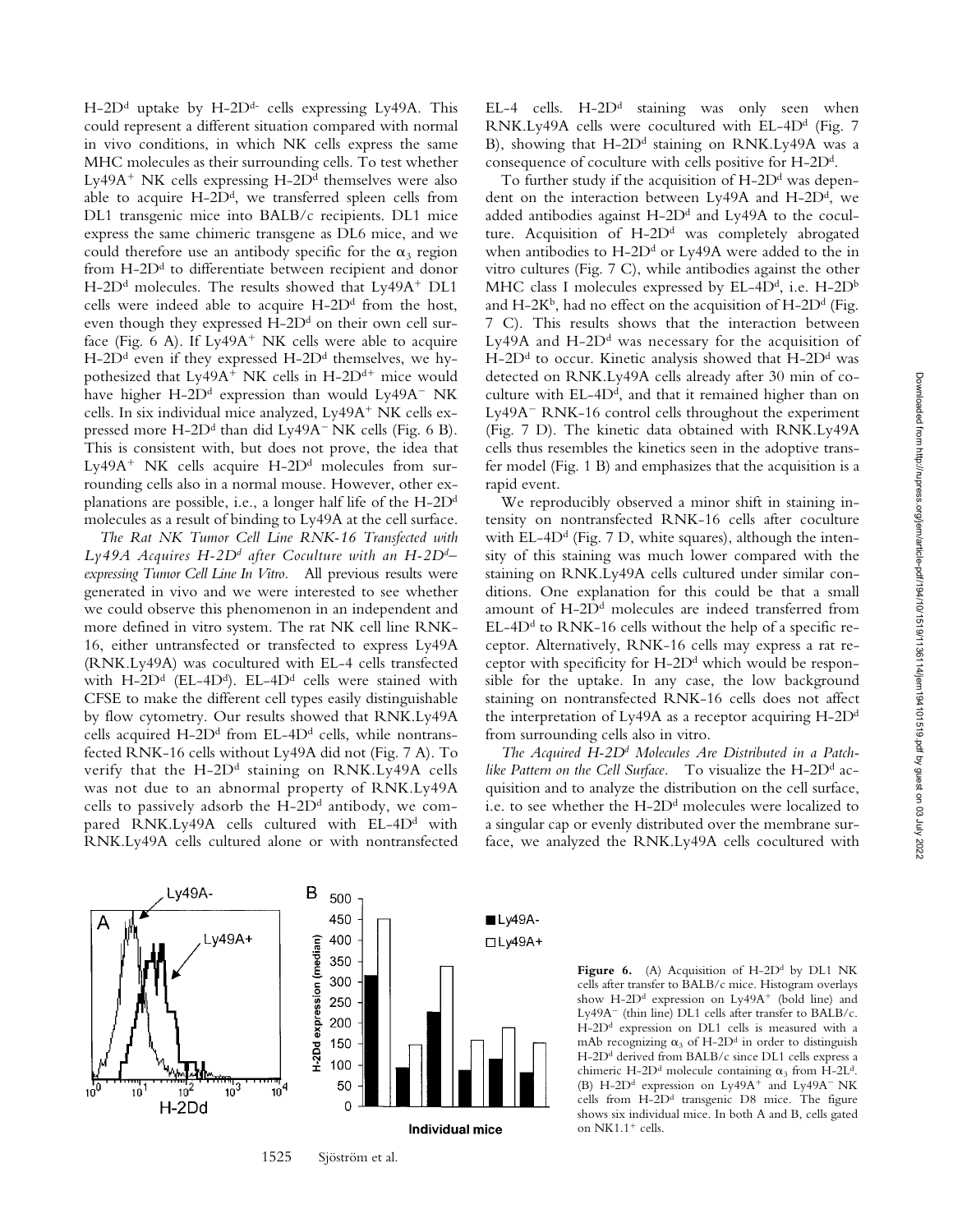

 $EL-4D<sup>d</sup>$  in a LSCM. To distinguish the two cell types in the confocal microscope we labeled the RNK.Ly49A with CFSE (green) before coculture, and then stained all cells for  $H$ -2D<sup>d</sup> (red). RNK cells could then be identified as completely green cells, whereas the EL-4D<sup>d</sup> cells obtained a red surface staining. We found that RNK.Ly49A cells acquired  $H$ -2D<sup>d</sup>-molecules in a patch-like pattern on the cell surface, as shown by the red  $H$ -2D<sup>d</sup>-dots on the green RNK.Ly49A cells (Fig. 8 a-i). In contrast, RNK-16 cells did not acquire the red  $H$ -2D<sup>d</sup>-dots on their cell surface (Fig. 8 j-r), demonstrating that the Ly49A receptor had to be present in order for the  $H$ -2D<sup>d</sup> acquisition to occur. When only biotinylated secondary and Texas Red-conjugated tertiary antibodies were used or when an irrelevant IgG2a-antibody (PK136) was used as the primary antibody, no red staining was observed on either RNK.Ly49A, RNK-16, or EL-4D<sup>d</sup> (data not shown). The cells were analyzed by collecting  $1-\mu m$  thick serial cross sections, with

the digital images representing one section each. Some weak red dots were sometimes observed on a fraction of the RNK-16 cells when analyzed by fluorescence microscopy, an observation that correlated with the weak background staining discussed in the previous section. These dots were never bright enough to be detected by the LSCM. By counting the number of  $H$ -2D<sup>d</sup> dots on RNK.Ly49A cells under UV-light, we found that 77% of the cells (100 cells scored) displayed five bright dots or more, while only 5% of the RNK-16 cells had more than five dots and, which were weaker in intensity.

One experiment of four with similar results.

Figure 7. (A) Acquisition of  $H$ -2D<sup>d</sup> on RNK.Ly49A cells. EL-4D<sup>d</sup> cells were labeled with CFSE and cocultured overnight with RNK.Ly49A or RNK-16 effector cells and analyzed by flow cytometry using anti-H-2D<sup>d</sup> mAb plus goat anti–mouse biotin antiserum plus streptavidin-PE, as described previously. Panels show H-2Dd stainings of cell mixtures containing EL-4D<sup>d</sup> cells cocultured with RNK-16 cells (left) or RNK.Ly49A (right), respectively. One experiment of five. (B) H-2D<sup>d</sup> staining of RNK.Ly49A cells cultured overnight alone (dotted line), together with EL-4 (thin solid line) or together with  $EL-4D<sup>d</sup>$  (thick solid line). (C) Relative acquisition of H-2D<sup>d</sup> by RNK.Ly49A and RNK-16 cells after cocultures with EL-4D<sup>d</sup> in the presence of antibodies against Ly49A or either one of the classical MHC class I molecules expressed on EL4-D<sup>d</sup>: H-2K<sup>b</sup>, H-2D<sup>b</sup>, and H-2D<sup>d</sup>. Acquisition of H-2D<sup>d</sup> by RNK.Ly49A was only prevented when antibodies against either Ly49A or H-2D<sup>d</sup> was added to the culture. H-2D<sup>d</sup> staining is plotted relative (fold-increase) to the staining of RNK.Ly49A or RNK-16 cells cultured alone in the same experiment. (D) Kinetics of H-2D<sup>d</sup> uptake. Median values of H-2D<sup>d</sup> staining on gated RNK-16 or RNK.Ly49A cells after coculture with  $EL-4D<sup>d</sup>$  cells for various time periods.

*RNK.Ly49A Cells that Have Acquired H-2Dd Molecules Showed Reduced Killing against YB2/O Tumor Cells but Were* Still Inhibited by H-2D<sup>d</sup> Molecules Expressed by Target Cells. RNK.Ly49A cells were cultured with EL-4, EL-4D<sup>d</sup>, or in media alone and were subsequently sorted by FACS® and used as effector cells in cytotoxicity assays. Surprisingly, RNK.Ly49A cells cultured with EL-4D<sup>d</sup> killed the NK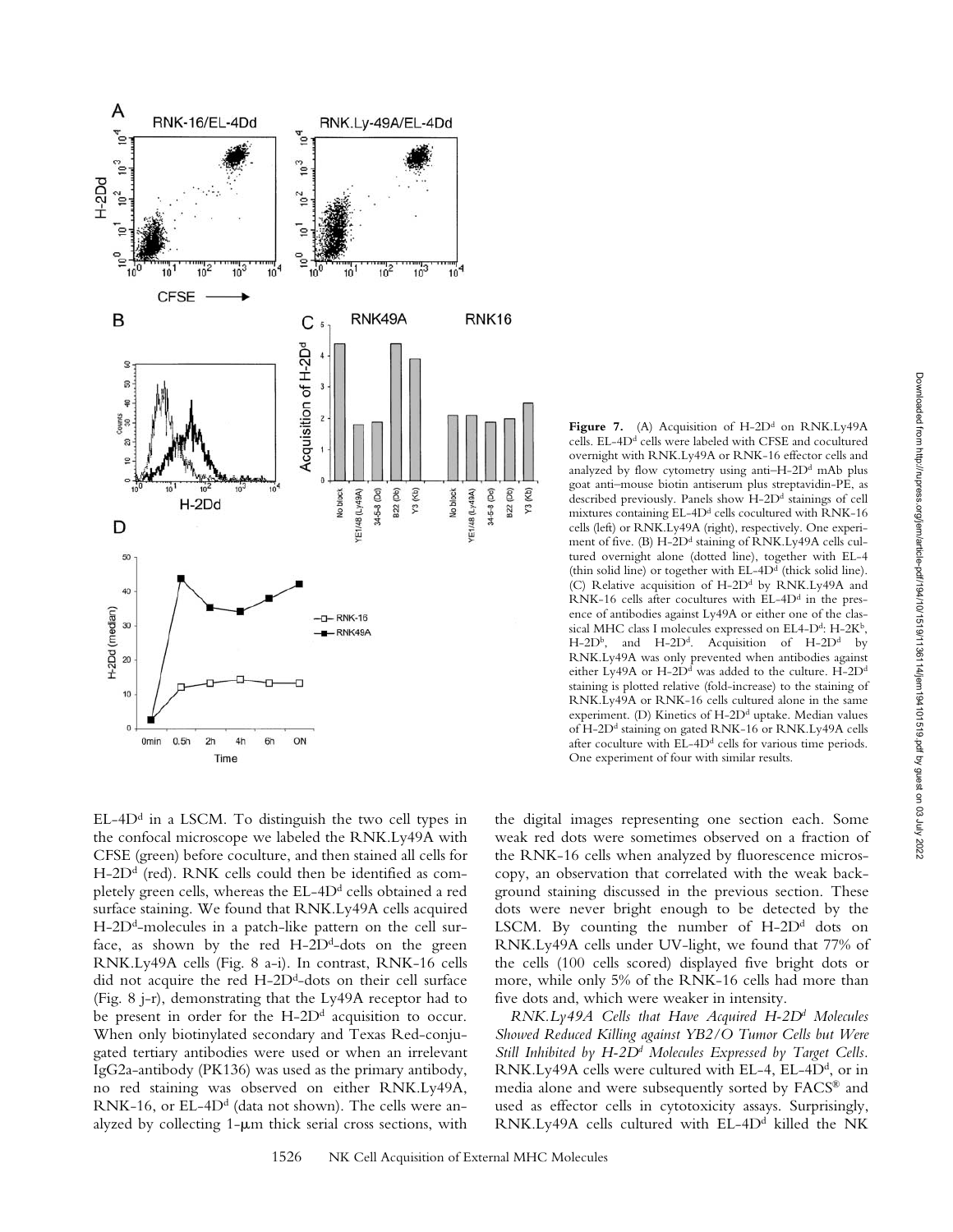

**Figure 8.** RNK.Ly49A cells acquire H-2Dd-molecules in a patch-like pattern on the cell surface. CFSE (green) labeled RNK.Ly49A (a-i) and RNK-16 (j-r) cells were cocultured with unlabeled EL-4D<sup>d</sup> cells. All cells were stained with  $\alpha$ -H-2D<sup>d</sup> (red) mAb. The cells were analyzed on a LSCM and displayed as a series of sequential crosssections. Each image represents one RNK and one EL-4D<sup>d</sup> cell. Acquired H-2Dd-molecules are observed as red dots on the green RNK.Ly49A cells, as indicated by the arrow in c. Scale bar is  $5 \mu m$ .

sensitive YB2/0 tumor cell line less well than did RNK.Ly49A cells that were cultured with EL-4 or with media alone (Fig. 9). However, some killing remained unless the target cell also expressed  $H$ -2 $D<sup>d</sup>$ . In this case, complete inhibition of killing was seen, showing that RNK.Ly49A cells with acquired  $H$ -2D<sup>d</sup> molecules on the cell surface were still able to receive inhibitory signals by  $H$ -2D<sup>d</sup> on target cells (Fig. 9).

## **Discussion**

Circumstantial evidence for transfer of MHC molecules between cells of the immune system was reported already 30 y ago (25, 26). More recent data have conclusively shown that effector T cells acquire both MHC class I and II molecules from APC (11, 12, 27). Also, B cells acquire membrane antigens from surrounding cells, a phenomenon



Figure 9. Reduced cytotoxic activity by sorted RNK.Ly49A cells after acquisition of H-2Dd. Lysis of 51Cr-labeled YB2/0 cells and YB2/0-Dd cells by sorted RNK.Ly49A cells cocultured overnight with EL-4 (white squares), EL-4D<sup>d</sup> (black squares), and no cells (white circles). The figure shows one representative experiment of four.

which is followed by a very efficient presentation of these antigens to T cells (10). We show here for the first time that receptor-mediated ligand acquisition occurs also for NK cells, both in vitro and in vivo. Inhibitory Ly49 receptors on NK cells specifically acquired MHC class I molecules from surrounding cells, both when normal NK cells were transferred into a host expressing the ligand for the Ly49 molecule analyzed, and also in vitro when cells transfected with Ly49A were cocultured with cells transfected with  $H$ -2D<sup>d</sup>. Ligand acquisition was a very rapid event, occurring within 30 min in both systems. The amount of acquired molecules remained high as long as the surrounding cells were present. However, after separation from surrounding cells the NK cells rapidly lost the acquired molecules, suggesting that in order to maintain high levels of acquired molecules, continuous interactions with cells in the environment were necessary. In addition, we present results consistent with the idea that Ly49A<sup>+</sup> NK cells spontaneously acquire  $H$ -2D<sup>d</sup> from surrounding cells in vivo in mice that have not been experimentally manipulated (Figs. 5 and 6). This is important, since all studies on ligand acquisition by B and T cells published so far are based on in vitro experimentation.

MHC class I acquisition in NK cells was related to the specific interaction between the Ly49 receptor and its MHC class I ligand, with some exceptions. For example, Ly49A<sup>+</sup> NK cells acquired mainly H-2D<sup>d</sup>, but in some cases, we observed a small and parallel acquisition of H-2K<sup>d</sup>. A similar coacquisition of H-2K<sup>b</sup> and H-2D<sup>d</sup> was seen for Ly49C<sup>+</sup> NK cells after transfer to (BALB/c  $\times$  $BALB.B)F<sub>1</sub> mice. Coacquisition of several MHC class I$ molecules could be due to specific interactions between the receptor under study and all the acquired ligands. Alternatively, other Ly49 receptors on the NK cell could bind to and acquire additional MHC class I molecules. Coacquisition could also be the result of an unspecific membrane transfer, additional MHC class I molecules being absorbed as a bystander effect. We do not favor this explanation for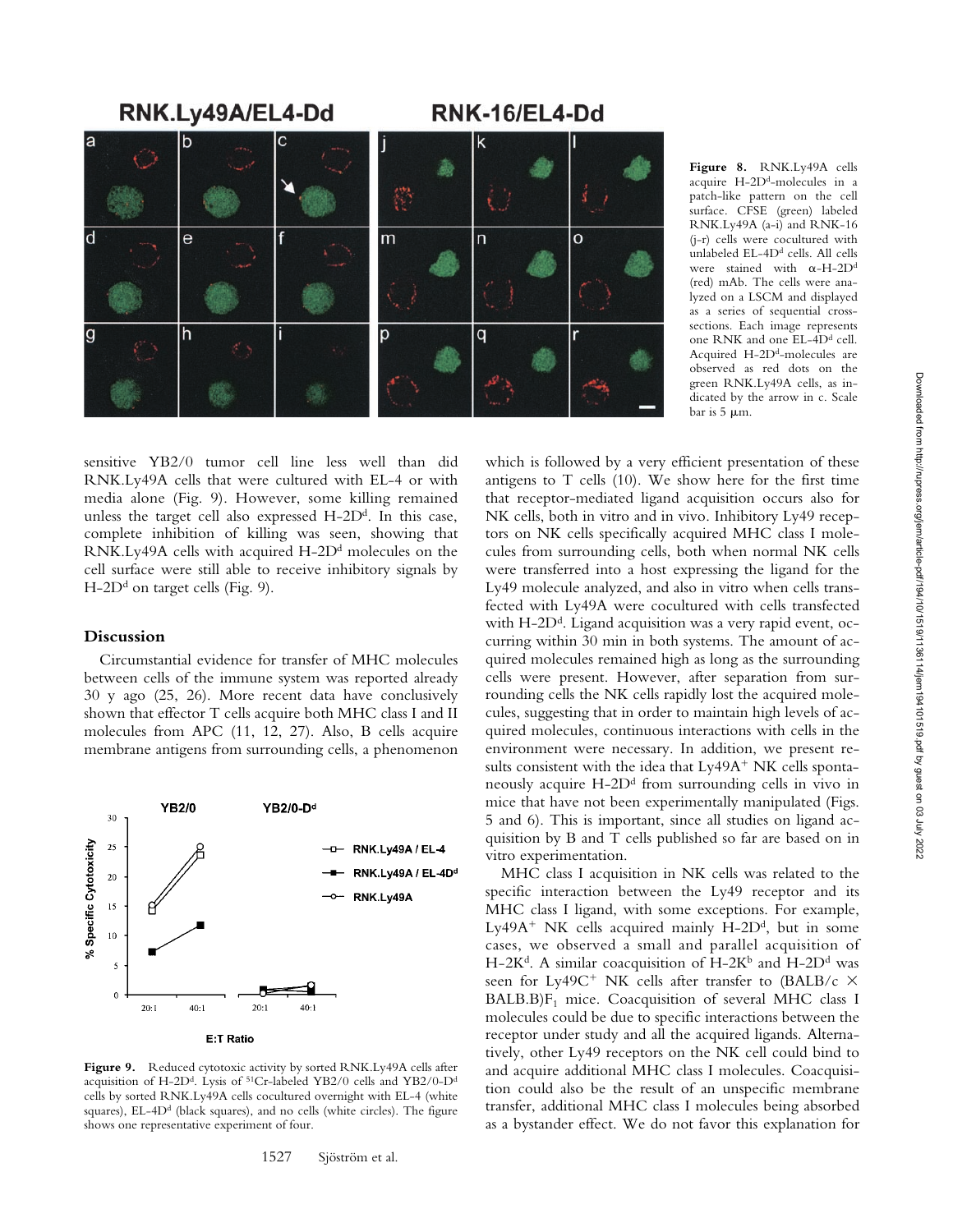the following reasons: if acquisition in our transfer experiments resulted from membrane fusions involving large chunks of membrane (27), then all MHC class I molecules would be equally cotransferred; however, for Ly49A<sup>+</sup> NK cells, we did not find evidence for uptake of the third MHC class Ia molecule in the H-2<sup>d</sup> haplotype, H-2L<sup>d</sup>, despite strong acquisition of  $H$ -2D<sup>d</sup> and weak acquisition of H-2K<sup>d</sup> in the same experiment. In addition, Ly49A<sup>+</sup> NK cells did not coacquire H-2K<sup>b</sup> when TAP1<sup>-</sup>/ $\beta_2$ m<sup>-</sup> donor cells were transferred to  $(BALB/c \times BALB)F_1$  mice and RNK.Ly49A did not acquire  $K^b$  or  $D^b$  expressed on EL- $4D<sup>d</sup>$  (unpublished data). Finally, experiments in which surrounding H-2D<sup>d+</sup> cells were stained with the membrane dye DiI and cocultured with Ly49A<sup>+</sup> NK cells did not reveal transfer of dye to the NK cell despite strong acquisition of H-2D<sup>d</sup> from the DiI<sup>+</sup> cells (unpublished data). Therefore, we favor the idea that all acquisitions are receptor specific, either resulting from broad specificity of the Ly49 receptor under study or from coexpression of additional receptors on the NK cell.

The amount of MHC class I ligand that was acquired by Ly49A was substantial, sometimes reaching 20% of the MHC class I expression on surrounding cells. When several receptors were analyzed, we found that the amount of acquired molecules varied between different receptors. Ly49A<sup>+</sup> cells always picked up a large amount of  $H$ -2D<sup>d</sup>, Ly49C $^+$  cells a large amount of H-2K $^{\rm b}$ , Ly49G2 $^+$  NK cells much less H-2D<sup>d</sup>, and Ly49D<sup>+</sup> NK cells no H-2D<sup>d</sup> at all. The difference between Ly49G2 and Ly49A could reflect differences in affinities for  $H$ -2D<sup>d</sup>. Hanke et al. have demonstrated that  $H$ -2D<sup>d</sup> tetramers stained NK cells expressing Ly49A<sup>+</sup> stronger than they stained Ly49G2<sup>+</sup> NK cells, supporting the idea of differences in the strength of binding between  $H$ -2D<sup>d</sup> and these two receptors (20). It is not known how differences in Ly49 receptor affinity affect NK cell function, but our previous and present data suggest that difference in binding strength is associated with reduced amount, but not absence, of acquired MHC class I ligand after in vivo transfer (this study), and a small but reproducible receptor downregulation in the presence of  $H-2D^{d}$  (28).

Huard et al. recently showed that an inhibitory KIR was downregulated on human NK cells after coculture with surrounding MHC class I<sup>+</sup> cells, while an activating form of the same KIR receptor was not downregulated (29). Similarly, we found no downregulation and no  $H$ -2D<sup>d</sup> acquisition of the activating Ly49D receptor in this study. An interesting possibility inferred from these results is that downregulation and ligand acquisition by MHC class I–binding receptors on NK cells may depend on the presence of an immunoreceptor tyrosine-based inhibitory motif in the intracellular part of the receptor.

To directly analyze the effects of ligand acquisition on NK cell function, we sorted RNK.Ly49A cells from the cocultures and tested their killing capacity against tumor targets. We found, surprisingly, that RNK.Ly49A NK cells that had acquired  $H$ -2D<sup>d</sup> displayed reduced killing against H-2D<sup>d</sup>-negative YB2/0 cells. One explanation for these results is that acquired H-2D<sup>d</sup> molecules somehow associate with Ly49A molecules at the NK cell surface and trigger Ly49A signaling, with a paradoxical Ly49A-mediated inhibition of lysis against target cells lacking  $H$ -2D<sup>d</sup> as a result. MHC class I molecules on the NK cell itself has previously been suggested to modulate Ly49A expression (14), and a cis interaction between Ly49A and  $H$ -2D<sup>d</sup> is also inferred from structural studies (30). However, an equally likely hypothesis is that the reduced killing against YB2/0 targets could result from codownmodulation of activating receptors involved in NK cell triggering. Such a mechanism is not without precedent, since it was recently shown to be responsible for decreased NK cell killing after coculturing human KIR-expressing NK cells with tumor cells expressing specific MHC class I ligands (29).

RNK.Ly49A NK cells do not themselves express  $H$ -2D<sup>d</sup>, which is an advantage in that it allows an isolated analysis of the interactions between Ly49A and external  $H$ -2D<sup>d</sup> molecules. However, the lack of H-2D<sup>d</sup> on RNK.Ly49A cells is also a point of concern since it represents a different situation compared with physiological in vivo situations, in which NK cells with useful Ly49 receptor will always express ligands for those receptors themselves. It has previously been suggested that Ly49A and  $H$ -2D<sup>d</sup> interact in cis on the NK cell itself (14, 30). It could be argued that such cis interactions, either with endogenously synthesized  $H$ -2D<sup>d</sup> molecules or with  $H$ -2D<sup>d</sup> molecules acquired from other cells, would occupy Ly49A receptors and change the rules for interactions with external  $H$ -2D<sup>d</sup> molecules. Our experimental models have not allowed us to critically test this possibility. However, our data demonstrate that normal H-2D<sup>d+</sup>Ly49A<sup>+</sup> NK cells were able to acquire external  $H$ -2D<sup>d</sup> molecules in vivo (Fig. 6). Such NK cells are also efficiently inhibited by target cells expressing  $H$ -2D<sup>d</sup> (31) as are RNK.Ly49A NK cells with acquired H-2 $D<sup>d</sup>$  molecules (Fig. 9). Thus, cell surface expression of H-2D<sup>d</sup> by the NK cell itself is still compatible with Ly49A/H-2D<sup>d</sup> interactions in trans. We believe that cis and trans interactions between Ly49A and  $H$ -2D<sup>d</sup> follow different and independent rules and that these two possible types of interactions are not mutually exclusive.

Irrespective of the mechanism involved in the reduced killing of YB2/0 targets by RNK.Ly49A cells with acquired  $H$ -2D<sup>d</sup> molecules, our results need to be reconciled with data suggesting that MHC class I molecules on surrounding cells do not inhibit NK cells in trans, i.e. in cold target inhibition experiments (32, 33). In this respect, it may be important that we assay the lytic capacity of the cocultured NK cells after an overnight incubation with MHC class I<sup>+</sup> targets, while classical cold target inhibition experiments are usually performed in assays  $\leq 4$  h. In addition, hot and cold targets are usually added simultaneously at the start of the latter assay (32). Thus, in a classical cold target inhibition experiment, it may be that the time interval between interactions with cold and hot targets is too short in order for a mechanism similar to the one operating in our system to develop.

Confocal microscopy showed that acquired MHC class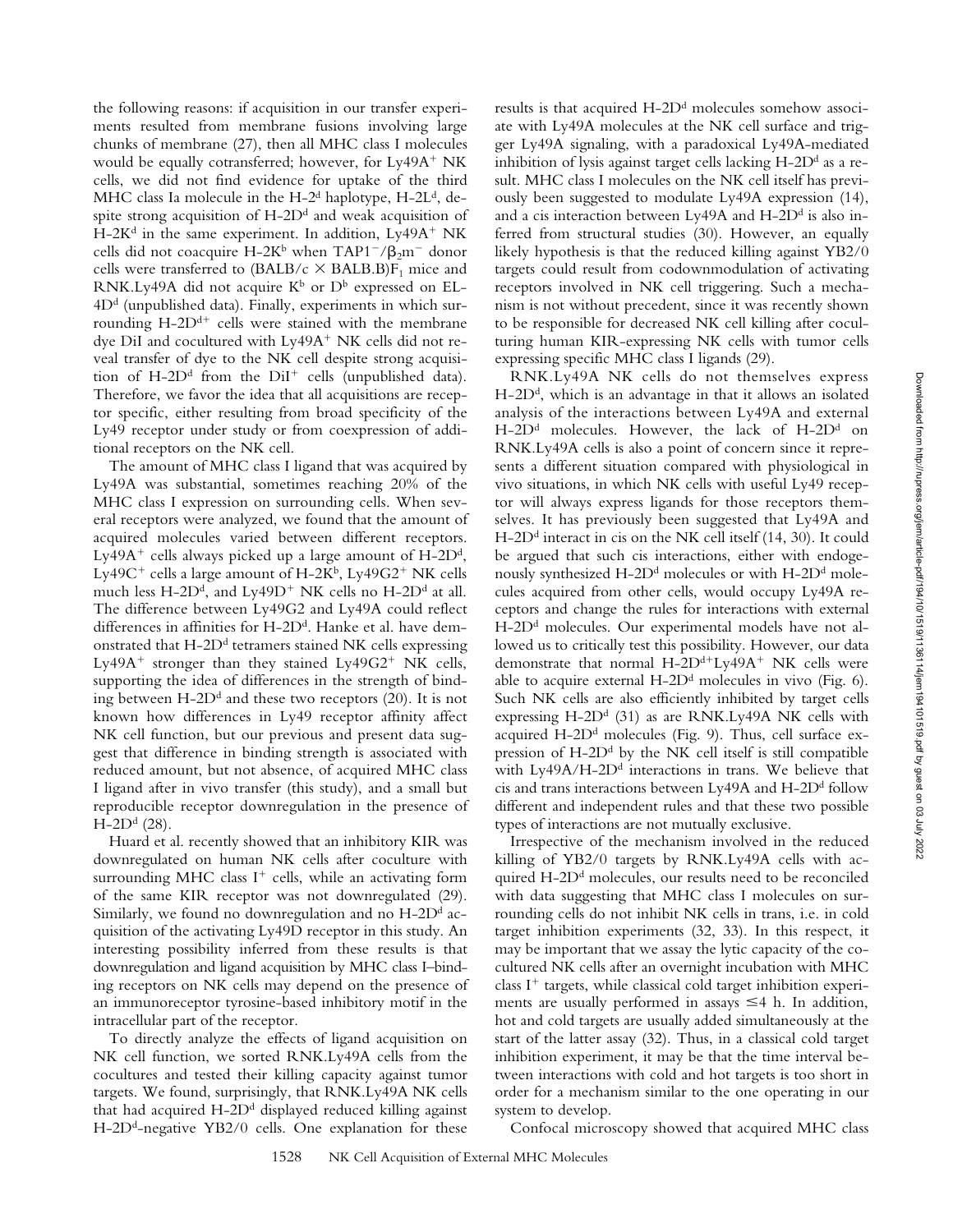I molecules aggregated in small dots in the NK cell membrane. Our experimental setup did not allow us to conclude whether each effector/target interaction resulted in only one dot, or whether several aggregates were transferred in each interaction. The latter seems to be the case in 2C T cells during acquisition of  $H-2L<sup>d</sup>$  molecules from APC (11). Why are the acquired MHC class I molecules aggregating in dots at the cell surface? An interesting possibility is that acquired MHC class I molecules, as reported for MHC class II molecules (34), are concentrated in lipid rafts in the NK cell membrane. Their recruitment to subsequent target cell interaction sites where they may modulate activating signals by interfering with Ly49 receptor signaling, as discussed previously, may thus be facilitated (9). Interestingly,  $H$ -2 $D<sup>d</sup>$  appeared in patches, albeit larger, also on EL-4D<sup>d</sup> cells, indicating that H-2D<sup>d</sup> molecules were unevenly distributed at the cell surface also on those cells. Similar findings have been reported previously (35, 36).

Finally, it should be noted that MHC class I acquisition may have other consequences for the NK cell. For T cells, it was shown that MHC class I uptake can render the T cells sensitive to killing by surrounding T cells with the same specificity, i.e. fratricide (11). Perhaps in a similar way, the transfer of MHC class I molecules to NK cells at the site of an infection could serve to protect them from neighboring NK cells attacking infected cells. Another possibility is that NK cells may act to spread processed antigen by picking up MHC class I/peptide complexes from other cells and either delivering them at a distant site or acting as APC themselves. NK cell Ly49 receptors are expressed by 15–60% of NK cells, they are not peptide-specific and they are constantly interacting with MHC complexes on surrounding cells (14). Thus, NK cells can potentially contribute to the spread of a large variety of MHC/peptide complexes, at least under normal conditions and in the early phase of the immune responses.

We thank Margareta Hagelin and Maj-Britt Alter for expert assistance with in vivo experiments and all the staff in the animal house for taking care of the mice. We would also like to thank Laszlo Szekely and Agneta Richter-Dahlfors for help with microscopy, Birgitta Wester for help with FACS® sorting, James Ryan for providing the RNK-16 cells, and all members of the Höglund and Kärre laboratories for fruitful discussions.

This work was supported by grants to A. Sjöström from the Swedish Society for Medical Research, and to P. Höglund from the Karolinska Institute, the Swedish Cancer Society, Cancer Research Institute (USA), the Wenner-Gren Foundations, and the Åke Wiberg Foundation.

*Submitted: 17 August 2001 Revised: 24 September 2001 Accepted: 10 October 2001*

## **References**

1. Yokoyama, W.M. 1999. Natural Killer Cells. 4th edition. *In* Fundamental Immunology. P. Ewe, editor. Lippincott-Raven, Philadelphia. 575–603 pp.

- 2. Lanier, L.L. 1998. NK cell receptors. *Annu. Rev. Immunol.* 16:359–393.
- 3. Ljunggren, H.G., and K. Kärre. 1990. In search of the 'missing self': MHC molecules and NK cell recognition. *Immunol. Today.* 11:237–244.
- 4. Karlhofer, F.M., R.K. Ribaudo, and W.M. Yokoyama. 1992. MHC class I alloantigen specificity of Ly-49<sup>+</sup> IL-2-activated natural killer cells. *Nature.* 358:66–70.
- 5. Grakoui, A., S.K. Bromley, C. Sumen, M.M. Davis, A.S. Shaw, P.M. Allen, and M.L. Dustin. 1999. The immunological synapse: a molecular machine controlling T cell activation. *Science.* 285:221–227.
- 6. Viola, A., S. Schroeder, Y. Sakakibara, and A. Lanzavecchia. 1999. T lymphocyte costimulation mediated by reorganization of membrane microdomains. *Science.* 283:680–682.
- 7. Monks, C.R., B.A. Freiberg, H. Kupfer, N. Sciaky, and A. Kupfer. 1998. Three-dimensional segregation of supramolecular activation clusters in T cells. *Nature.* 395:82–86.
- 8. Davis, D.M., I. Chiu, M. Fassett, G.B. Cohen, O. Mandelboim, and J.L. Strominger. 1999. The human natural killer cell immune synapse. *Proc. Natl. Acad. Sci. USA.* 96:15062– 15067.
- 9. Lou, Z., D. Jevremovic, D.D. Billadeau, and P.J. Leibson. 2000. A balance between positive and negative signals in cytotoxic lymphocytes regulates the polarization of lipid rafts during the development of cell-mediated killing. *J. Exp. Med.* 191:347–354.
- 10. Batista, F.D., D. Iber, and M.S. Neuberger. 2001. B cells acquire antigen from target cells after synapse formation. *Nature.* 411:489–494.
- 11. Huang, J.F., Y. Yang, H. Sepulveda, W. Shi, I. Hwang, P.A. Peterson, M.R. Jackson, J. Sprent, and Z. Cai. 1999. TCRmediated internalization of peptide-MHC complexes acquired by T cells. *Science.* 286:952–954.
- 12. Hwang, I., J.F. Huang, H. Kishimoto, A. Brunmark, P.A. Peterson, M.R. Jackson, C.D. Surh, Z. Cai, and J. Sprent. 2000. T cells can use either T cell receptor or CD28 receptors to absorb and internalize cell surface molecules derived from antigen-presenting cells. *J. Exp. Med.* 191:1137–1148.
- 13. Cagan, R.L., H. Kramer, A.C. Hart, and S.L. Zipursky. 1992. The bride of sevenless and sevenless interaction: internalization of a transmembrane ligand. *Cell.* 69:393–399.
- 14. Käse, A., M.H. Johansson, M.Y. Olsson-Alheim, K. Kärre, and P. Höglund. 1998. External and internal calibration of the MHC class I-specific receptor Ly49A on murine natural killer cells. *J. Immunol.* 161:6133–6138.
- 15. Fahlen, L., L. Öberg, T. Brännstrom, N.K. Khoo, U. Lendahl, and C.L. Sentman. 2000. Ly49A expression on T cells alters T cell selection. *Int. Immunol.* 12:215–222.
- 16. Johansson, M.H., C. Bieberich, G. Jay, K. Kärre, and P. Höglund. 1997. Natural killer cell tolerance in mice with mosaic expression of major histocompatibility complex class I transgene. *J. Exp. Med.* 186:353–364.
- 17. Ljunggren, H.G., L. Van Kaer, M.S. Sabatine, H. Auchincloss, Jr., S. Tonegawa, and H.L. Ploegh. 1995. MHC class I expression and  $CD8^+$  T cell development in TAP1/ $\beta$ 2microglobulin double mutant mice. *Int. Immunol.* 7:975–984.
- 18. Sundbäck, J., M.C. Nakamura, M. Waldenström, E.C. Niemi, W.E. Seaman, J.C. Ryan, and K. Kärre. 1998. The  $\alpha$ 2 domain of  $H$ -2D<sup>d</sup> restricts the allelic specificity of the murine NK cell inhibitory receptor Ly-49A. *J. Immunol.* 160:5971– 5978.
- 19. Glas, R., C. Öhlen, P. Höglund, and K. Kärre. 1994. The